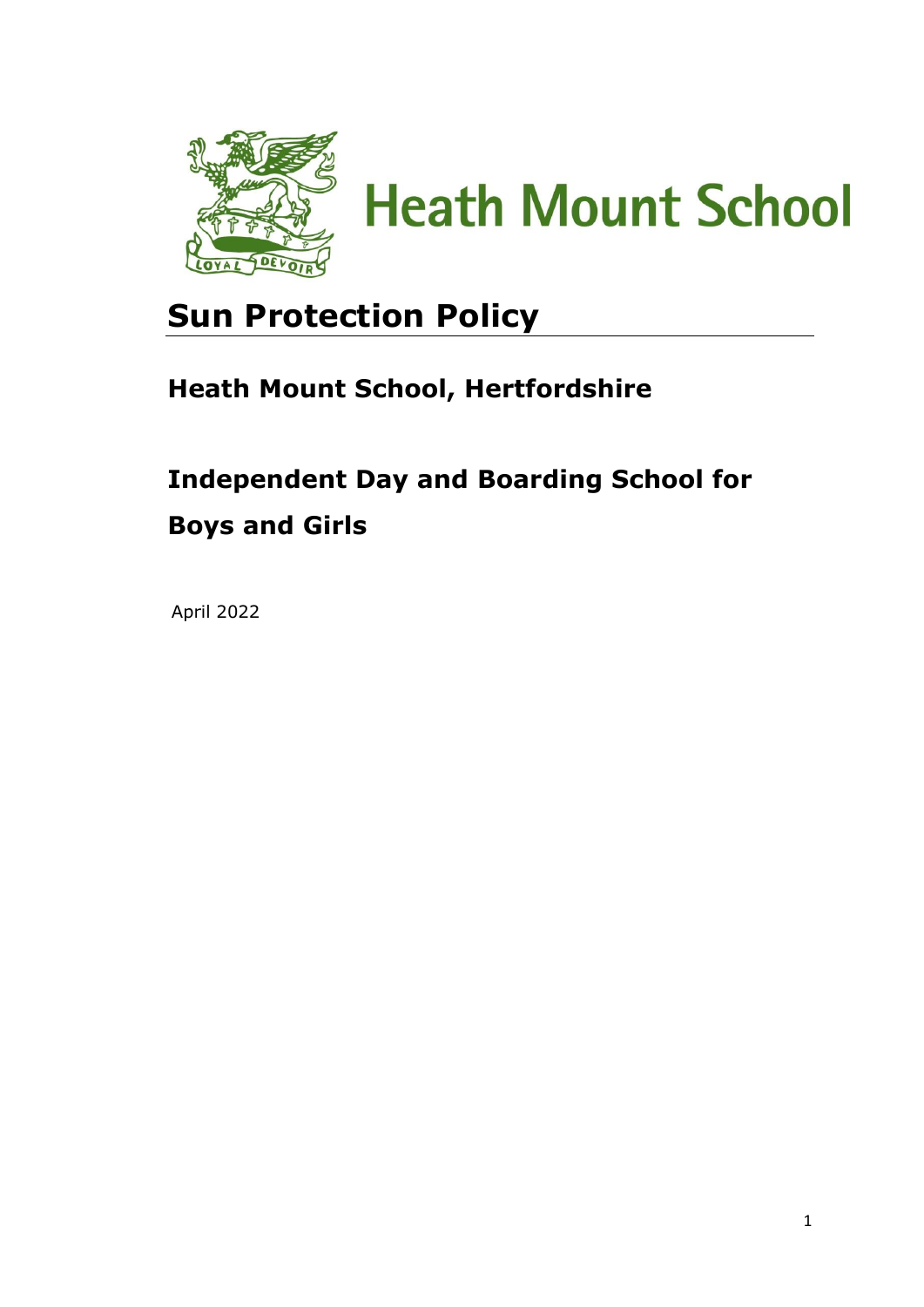#### **1. Policy Statement**

- 1.1. Heath Mount School ('the School') acknowledges the importance of sun protection and wants staff and pupils to enjoy the sun safely. This policy aims to protect pupils, so far as is reasonably practicable, from the dangers of exposure to the sun. It does not seek to address the issue of insufficient sun exposure.
- 1.2. This policy is based on the SunSmart guidelines from Cancer Research UK. Skin cancer is one of the most common cancers in the UK and the number of cases is rising at an alarming rate. The good news is that the majority of these cases could be prevented. Most skin cancers are caused by ultraviolet (UV) radiation from the sun. If we protect ourselves from the sun then we can reduce our risk. This is particularly important for children and young people whose skin is more delicate and easily damaged.

#### **2. Application and accessibility**

- 2.1. This policy has been authorised by the Governors and is a whole-school policy including the Early Years Foundation Stage (**EYFS**). It relates to sun protection whilst pupils are on the premises during school hours, undertaking school activities and after-school clubs (including holiday clubs) and when away from the School, for example, on an educational visit.
- 2.2. Throughout this policy, we refer specifically to pupils. However, for their own protection staff should follow this policy and the guidelines developed by the School. References to parents in this policy includes carers.
- 2.3. This policy is published on the School website and is available in hard copy on request. It can be made available in large print or other accessible format if required.

#### **3. Aims**

- 3.1. To present information to parents, pupils and staff about enjoying the sun safely.
- 3.2. To encourage pupils to take responsibility for their own safety based on a clear knowledge and understanding of the dangers.
- 3.3. To incorporate knowledge of sun care into other curriculum areas and discussion opportunities.
- 3.4. To ensure pupils are aware of the dangers of the sun and how to protect themselves against these both when at school and in other settings, such as trips and residential visits.

#### **4. Partnership approach**

- 4.1.Sun safety will be promoted through working with parents, Governors and the wider community where applicable to improve our understanding of and ability to avoid the harmful effects of too much exposure to UV light.
- 4.2. Pupils will be asked by staff to wear sun hats and apply sunscreen when and where appropriate.
- 4.3.Staff should act as positive role models and set a good example by seeking out the shade wherever possible and wearing suitable clothing, a hat and sunscreen, particularly during playtime supervision and when teaching outside.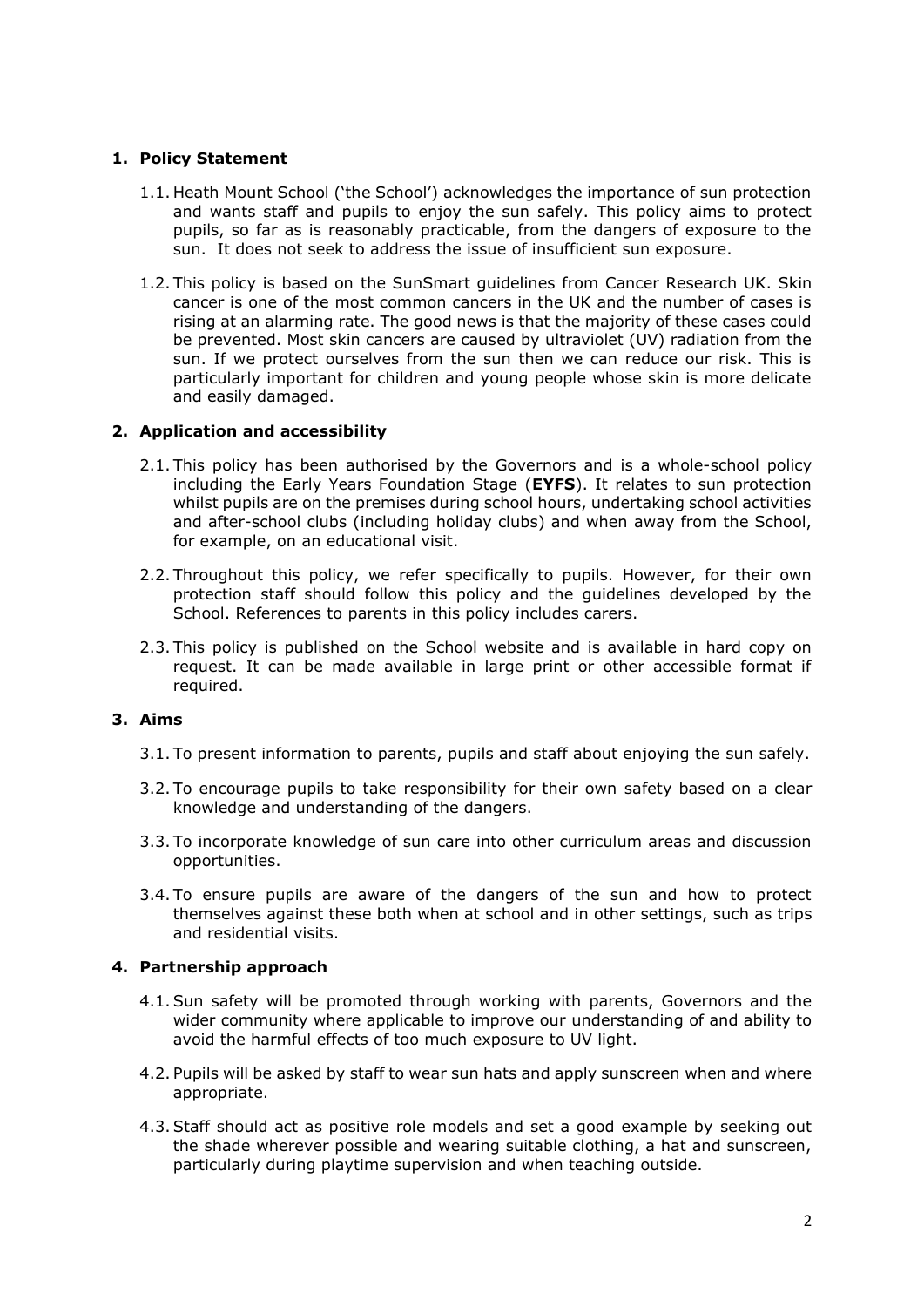- 4.4. Pupils have 90 minutes of outdoor play time per day. This is the largest proportion of timetabled time per week, (7.5 hours). In addition to this, pupils are outside for any of the following: games, P.E., matches, some after-school clubs and outdoor education activities. Consequently, it is very important that the School and parents work together to protect pupils from the harmful effects of exposure to the sun. Parents should support this policy in order to protect their children by:
	- 4.4.1. Being positive role models in relation to sun safety.
	- 4.4.2. Applying sunscreen to their child or ensuring the child applies it to themselves before school each day during the summer term and at other times when the weather requires it.
	- 4.4.3. Providing their child with sunscreen (in a named bottle and at least factor 30) to keep at school during the summer term.
	- 4.4.4. Providing their child with a named school hat (see paragraph 7.2.1 below).
	- 4.4.5. Informing the school of any medical issues relevant to this policy, for example, skin conditions, sensitivities or allergies to sunscreen.
- **5.** The School will work with staff, pupils and parents to achieve our aims as follows:

#### **6. Education**

- 6.1. The benefits and risks of exposure to the sun and the importance of sun protection will be taught through our PSHEE and science curriculum and reinforced during form time, including following guidelines and worksheets provided by Cancer Research UK.
- 6.2. We will talk about how to be sun safe in assemblies at the start of the summer term, repeating the message at regular intervals, particularly when hot weather is forecast.
- 6.3.Staff will receive reminders on their role in teaching children about sun protection and will be prompted to talk to children about being sun safe.
- 6.4. Information on sun safety, alongside copies of this policy, will be available in the staff rooms and Medical Centre.
- 6.5. The School will highlight the importance of enjoying the sun safely during 'Sun Awareness' week each May, using assemblies, form time, posters around the School, poster competitions and information sent to parents. We will also work towards becoming an accredited Sunsafe School. We will continually review how we raise awareness, encouraging pupils to contribute ideas during house meetings in the Prep School and assemblies and form time in the Pre-Prep.
- 6.6.Sun protection display boards will be in the School during the summer term.
- 6.7. Parents will be aware of this policy and encouraged to work in partnership with the School as set out in paragraph 4.

#### **7. Protection**

#### 7.1. **Shade**:

7.1.1. The School has numerous shady and woodland areas. There is a covered play area at the back of the Nursery building. When the sun is strong, we will encourage pupils to sit / play in the shade where it is available.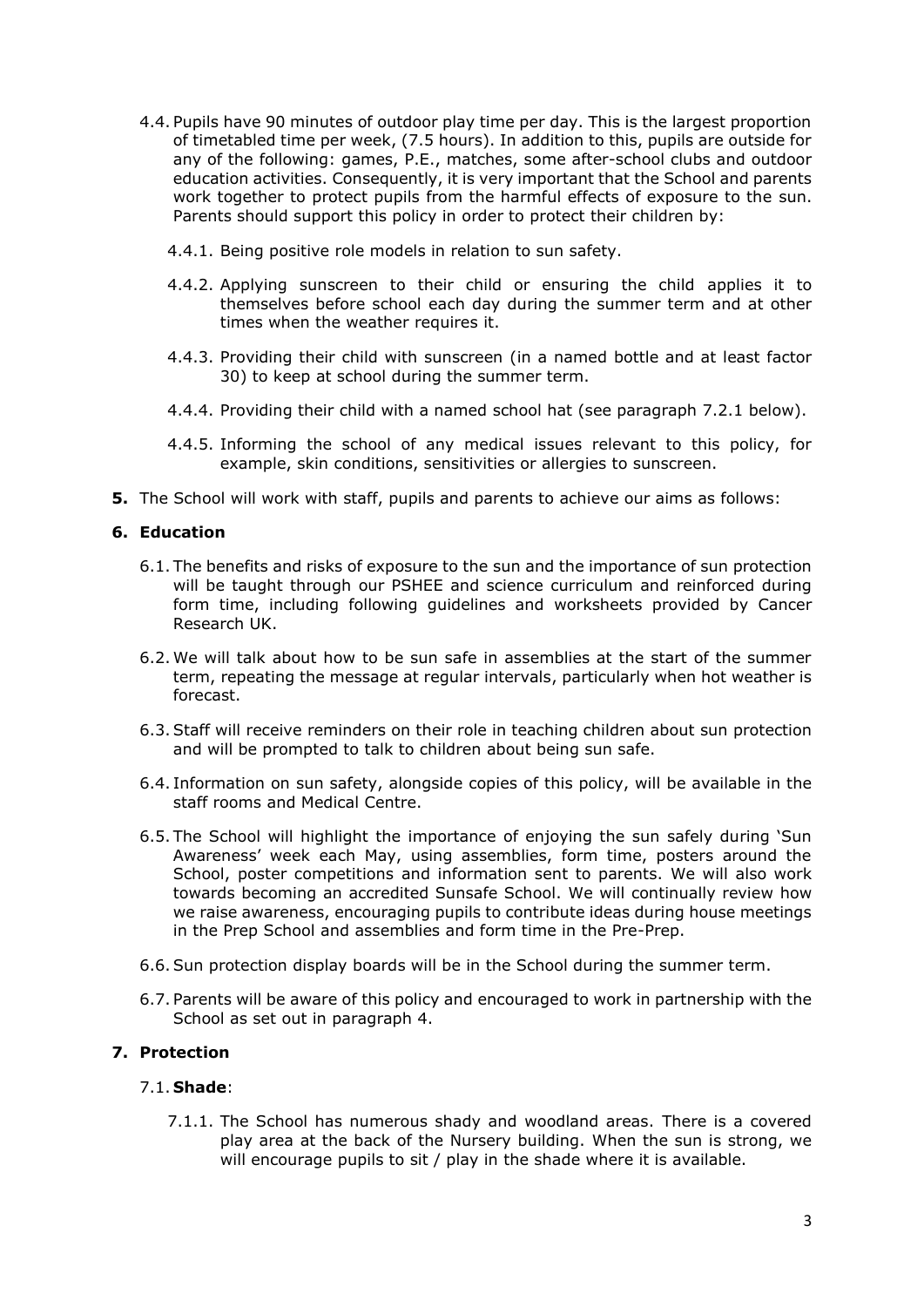- 7.1.2. Sunbathing is not permitted.
- 7.1.3. We have pop-up gazebos which are used to provide shade at outside events. In extreme heat we will use gazebos to provide shade during games lessons and matches.
- 7.1.4. We will regularly review the available options for the provision of shady areas around the School.

#### 7.2. **Clothing**:

- 7.2.1. Pupils must wear school hats in hot, sunny weather when participating in any outdoor activities. The type of hat required can be found on the school uniform list as follows: Nursery: blue legionnaires cap; Reception-Year 2: green legionnaires cap; Years 3-8: green sun hat. All hats bear the school logo and may be purchased from the Head of Household in the Prep School. These hats are compulsory uniform items. The School has a limited supply of spare hats should a pupil misplace their hat. If no hat can be provided, the pupil will be required to play in the shade. Parents will regularly be reminded to provide a named hat for their child.
- 7.2.2. Staff will be encouraged to act as role models by wearing suitable clothing which covers most of the skin, particularly the neck and shoulders. Staff who work outside during the hot weather are asked to wear appropriate headwear for protection.
- 7.2.3. Sunglasses will not be encouraged but children may wear them at playtime (particularly those with hay fever).

#### 7.3. **Sunscreen**:

- 7.3.1. A letter will be sent to parents at the beginning of the summer term asking parents to apply sunscreen to their children before they come to school and to provide a named bottle of sunscreen for the child to reapply themselves at regular intervals when necessary. The School has supplies of sunscreen should a pupil misplace theirs.
- 7.3.2. Pupils need to be encouraged to learn how to apply sunscreen as staff are not permitted to apply sunscreen to pupils. Staff are encouraged, where appropriate, to supervise the application of sunscreen and to teach pupils how to apply it.
- 7.3.3. Sunscreen use will be encouraged on days when the sun is strong for P.E lessons, school trips and other outdoor activities and events. Extra sunscreen will be provided if a pupil forgets their own.
- 7.3.4. Parents will be reminded to apply sunscreen to their child or ensure their child applies it themselves on the morning of a school trip. Staff will be provided with sunscreen so that pupils can reapply it during the day.
- 7.3.5. A sunscreen of at least factor sun protection factor 15 with a 4- or 5-star rating is recommended and should be applied generously and regularly
- 7.3.6. We will regularly review ways to make it simple for pupils to apply sunscreen themselves or have access to sunscreen should they forget their own.